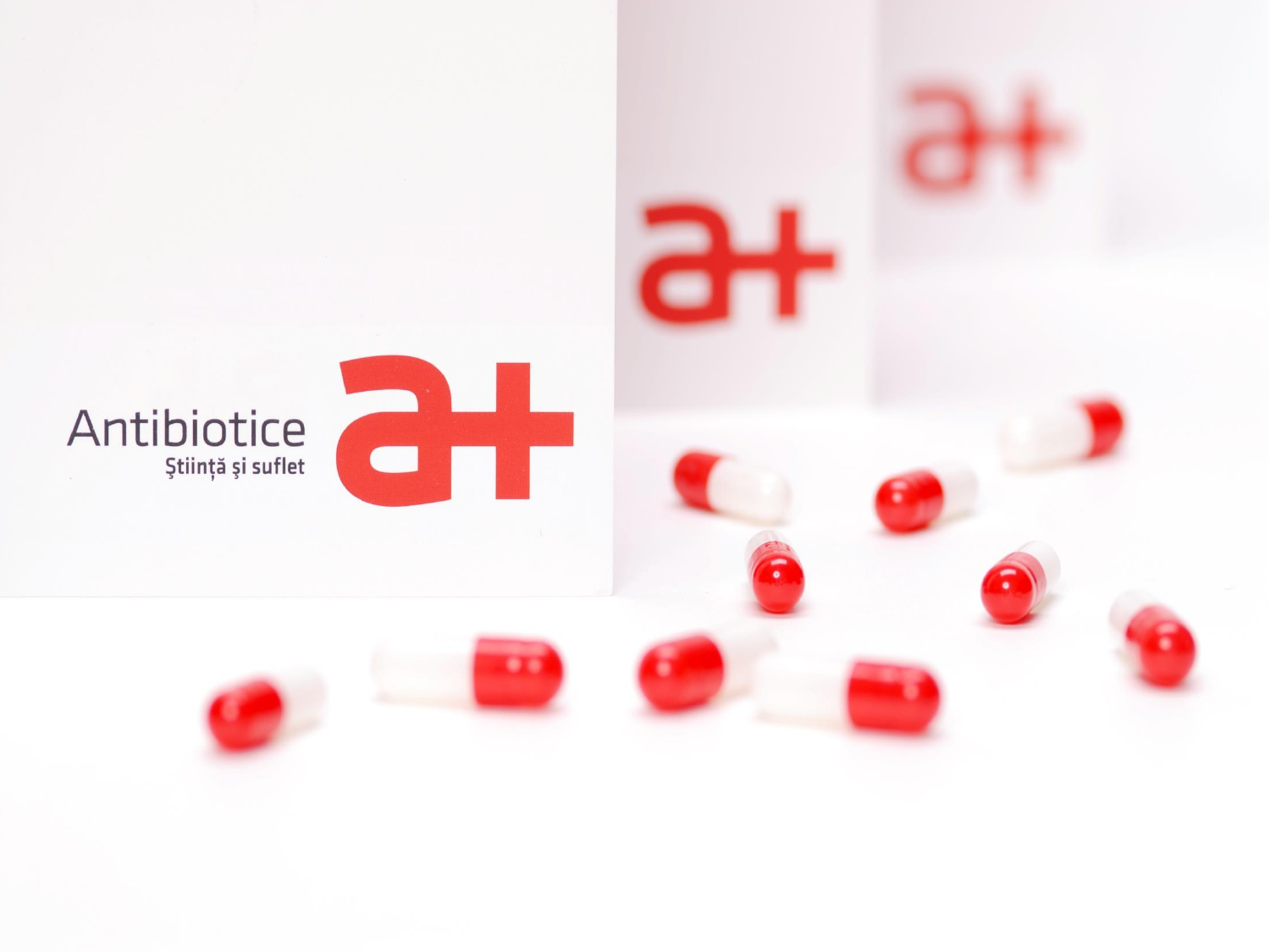

# *Tradition means continuity and recognition*

| 1955        | $\blacksquare$ Only a decade after the synthesis of Penicillin, Antibiotice, the first manufacturer of<br>this active substance in Romania and South-Eastern Europe starts its activity.                                                                                                                                                                                                                                                                                                                                                                                                                                                                                                       |
|-------------|------------------------------------------------------------------------------------------------------------------------------------------------------------------------------------------------------------------------------------------------------------------------------------------------------------------------------------------------------------------------------------------------------------------------------------------------------------------------------------------------------------------------------------------------------------------------------------------------------------------------------------------------------------------------------------------------|
| 1955-1990   | The manufacturing structure is developed, especially for active substances, sterile<br>powders for injection, ointments and suppositories.                                                                                                                                                                                                                                                                                                                                                                                                                                                                                                                                                     |
| 1990 - 2000 | A redefined manufacturing structure, investments in internal and international<br>marketing for adapting our business to the market economy;<br>Refurbished manufacturing plants;<br>Listing on the Bucharest Stock Exchange - April 1997;<br>A reconfigured human resource - generation exchange;<br>Adoption of the RICOP program coordinated by the World Bank:<br>- activities organized on profit centers and an outsourced distribution network-2000;<br>- improved manufacturing technologies - Nystatin and Vitamin B12 - 2001<br>- removal of the active substances Ampicillin trihydrate and Oxacillin from<br>manufacture - 2004;<br>- an accelerated receivable collection - 2004. |
| 2000 - 2005 | Significant investments (60 million EUR) in:<br>- modernizing the production technologies, purchasing modern equipment for increasing<br>our competitiveness;<br>- optimizing the utilities production;<br>- developing the product portofolio;<br>- meeting the EU requirements in the environment protection;<br>- certifying the quality systems for meeting the GMP and US FDA standards;<br>- obtaining the FDA approval for Nystatin and sterile powders for injection;<br>A new launched identity brand (a new logo a+ and a new slogan, "Science and<br>soul").                                                                                                                        |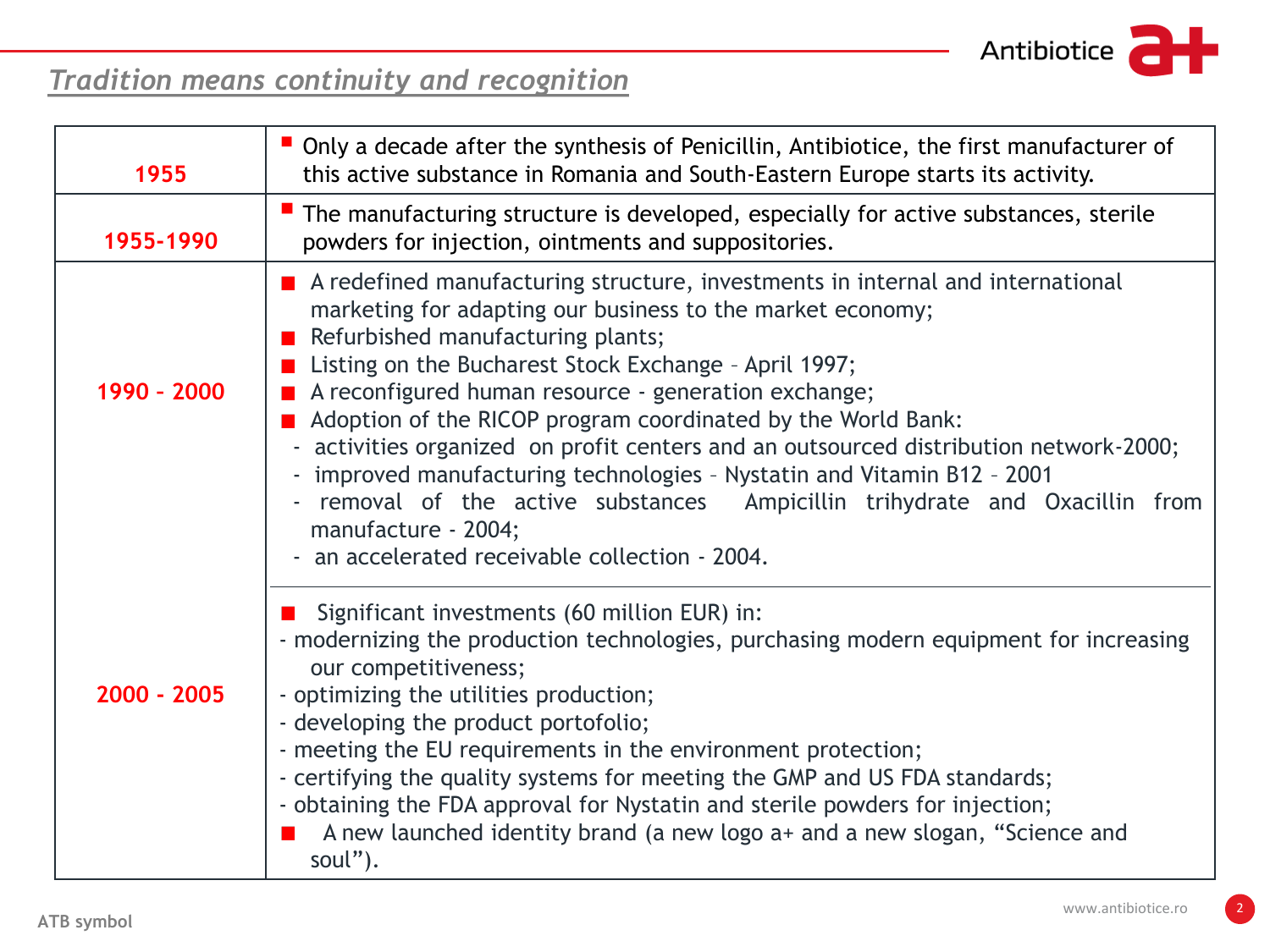

# *Tradition means continuity and recognition*

|                        | Pillar 1<br>Business internationalization and consolidation in the domestic market                                                                                                                                                                                                                                                                                                                                                                                                          |
|------------------------|---------------------------------------------------------------------------------------------------------------------------------------------------------------------------------------------------------------------------------------------------------------------------------------------------------------------------------------------------------------------------------------------------------------------------------------------------------------------------------------------|
| Our company's          | <b>Pillar 2</b><br>Adapting strategically the product portfolio                                                                                                                                                                                                                                                                                                                                                                                                                             |
| development<br>through | Pillar <sub>3</sub><br><b>Operating cost management</b>                                                                                                                                                                                                                                                                                                                                                                                                                                     |
| <b>Strategic Plans</b> | Pillar 4<br>Adapting the human resource to the strategic directions of the company                                                                                                                                                                                                                                                                                                                                                                                                          |
|                        | Pillar 5<br>Integrated quality management                                                                                                                                                                                                                                                                                                                                                                                                                                                   |
| $2010 - 2015$          | Antibiotice delivers the first finished products certified by FDA in the US;<br>World leader in the production of Nystatin, a strong focus towards business<br>internationalization;<br>Representative offices in the Republic of Moldova and Serbia;<br>$\blacksquare$<br>Establishment of its own Center for Drug Evaluation (CEM);                                                                                                                                                       |
|                        | The first WHO pre-qualified European company for anti-tuberculosis products.                                                                                                                                                                                                                                                                                                                                                                                                                |
| 2015 - 2020            | <b>USP</b> reference standard for Nystatin;<br>Representative offices in : Vietnam și Ukraine;<br>Product portfolio - 150 medicinal products in 12 therapeutic classes;<br>A continuous international expansion of our business by obtaining new marketing<br>authorizations.                                                                                                                                                                                                               |
| 2020-2025              | Maximizing the presence in the ATB territories;<br>Strategies to expand the portfolio by increasing the number of generic products and<br>stimulating innovation;<br>Accelerated sustainable development through efficient investments in new production<br>capabilities;<br>Optimal staff structure and skills training to achieve the objectives;<br>Obtaining and maintaining all the certifications necessary for the operation of the company<br>and supporting business partnerships. |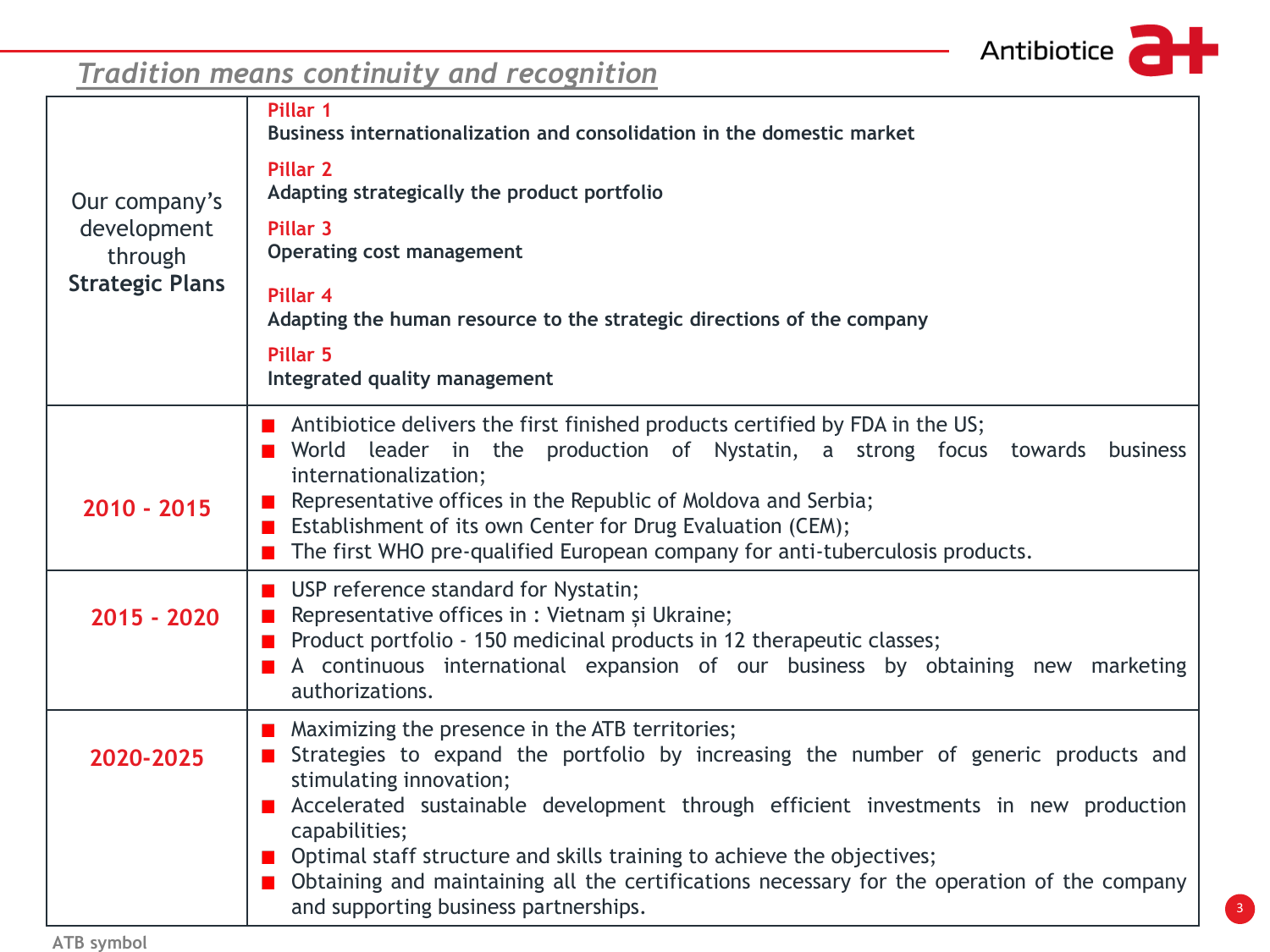

#### *Antibiotice in the capital market*

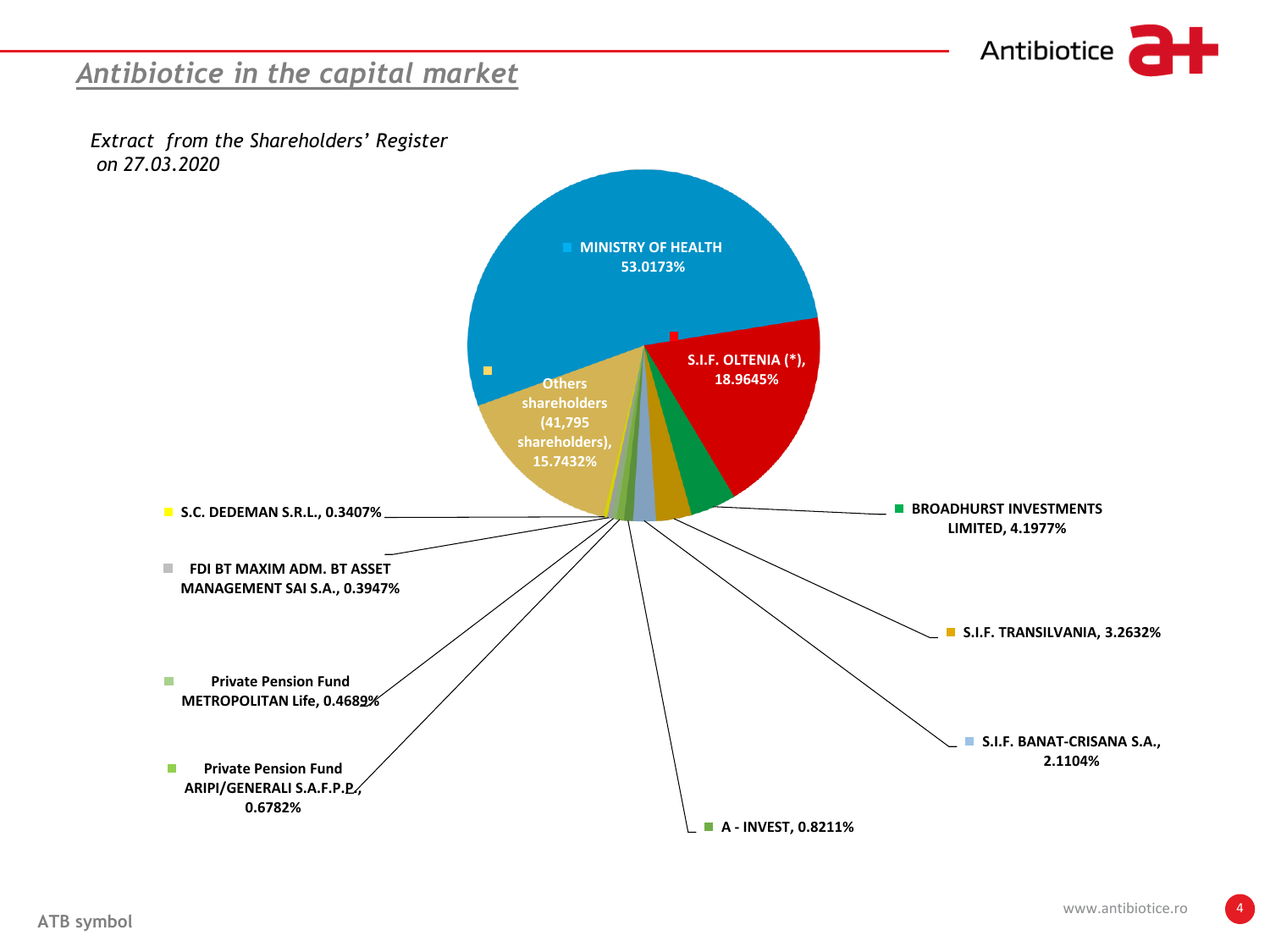Antibiotice

# **Aprilie 1997**

Antibiotice have been listed in the PREMIUM categorybof the Bucharest Stock Exchage

ATB shares have been included in the ROTX index on the Vienna Stock Exchange

**2005 2007**

More than **740 milllion shares** have been traded over 22 years of listing with a total trading value of over **276 million EUR**. Stock market capitalization 331,641,992 LEI



ATB shares have been included in the Dow Jones Wilshire Global Total Market on the New York Stock Exchange and in the BET index (Bucharest Exchange Trading)

> 4,376,903 shares with a total value of 453,376 EUR were traded in the first 3 months of 2020. Maximum price in the first three months 2020: 0.5400 LEI/share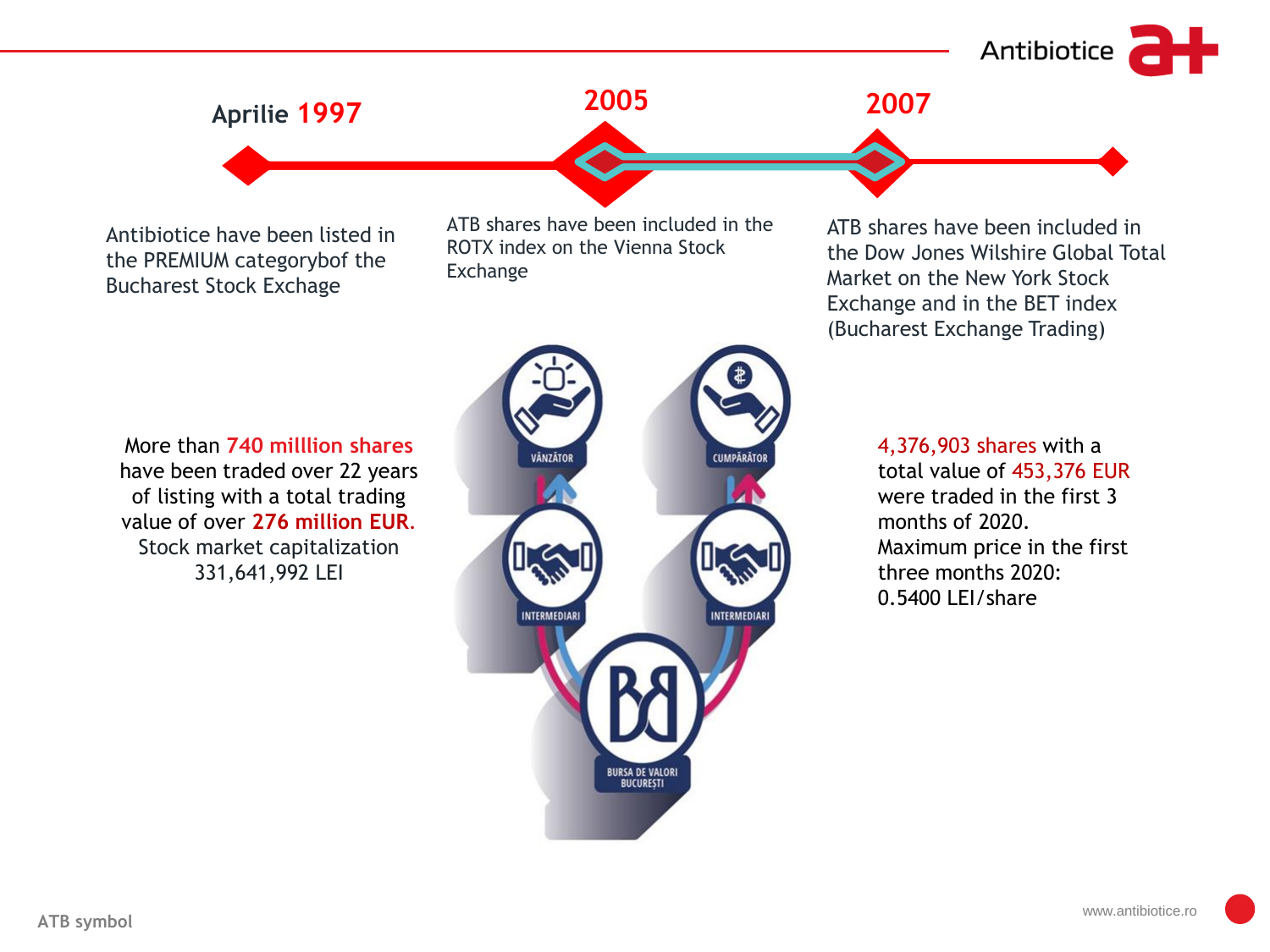

#### *Antibiotice today*

- ➢ **A portfolio comprising 150 pharmaceutical products in 12 therapeutic classes;**
- ➢ **8 manufacturing flows** for: penicillins powder for solution for injection; penicillin capsules; non-beta-lactam capsules; cephalosporin capsules; tablets; ointments, creams, gels; pessaries; active substances obtained by biosynthesis;
- ➢ **Global leader in the production of Nystatin, active substance;**
- ➢ **Leader in the production of beta-lactam antibiotics for injection in Romania;**
- ➢ **Leader in the topicals segment (creams, ointments, gels) in Romania;**
- ➢ **The main Romanian manufacturer of generic medicines;**
- ➢ **5% of our turnover are invested in research – development projects;**
- ➢ Significant manufacturer of cardiovasculars, topicals for dermatological use, nonsteroidal anti-inflammatory medicines and medicines for the central nervous system.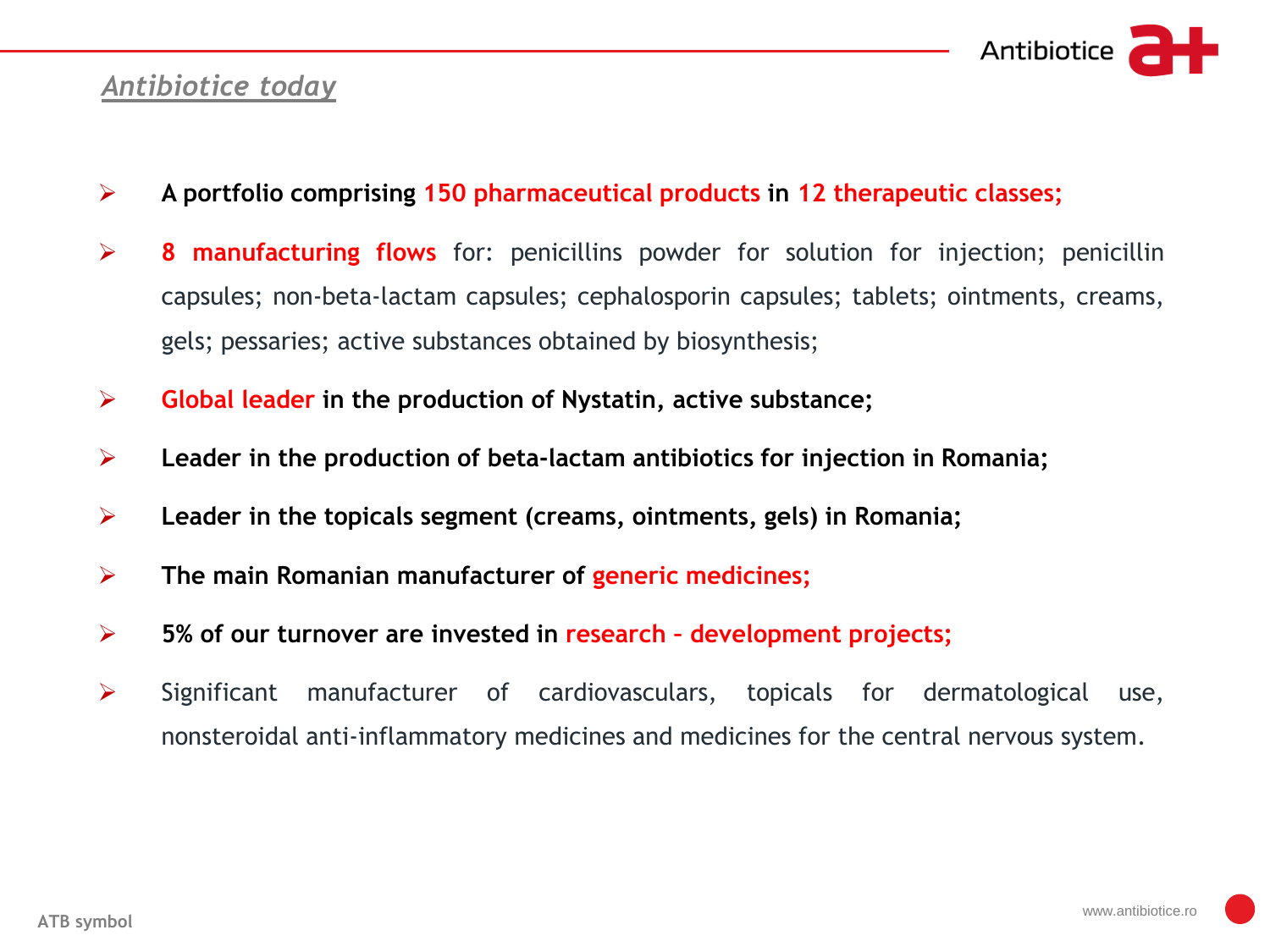

#### *Domestic market*

**Sales revenue** recorded on 31.03.2020 by our company amounted to 73.63 million LEI, up 13% compared to the value recorded at the end of the first quarter of the previous year. This increase was determined by the 48.7% increase in the sales revenue in the Romanian market.

Sales revenues in the domestic market:

*(mil. LEI)*

| Name of indicator*                | 31.03.2019 | 31,03,2020 | $\Delta$ 01 - 03 |
|-----------------------------------|------------|------------|------------------|
|                                   |            |            | 2020/2019        |
| Net sales (domestic market)       | 34.8       | 51.7       | 48.7%            |
| Sell IN distribution              | 82.4       | 95.3       | 15.6%            |
| Sell OUT (Pharmacies + Hospitals) | 85.4       | 88.1       | 3.2%             |

In the context of the coronavirus pandemic:

- our company's representatives kept in constant contact with the distributors, in order not to have syncopes in the supply of medicines and for the creation of stocks that would allow them to honour the orders in the shortest time;
- our company's representatives kept in constant contact with the pharmacies from hospitals for identifying the need for medicines and fast delivering the orders;
- Antibiotice offered financial support and donated medicines for 10 hospitals in Romania.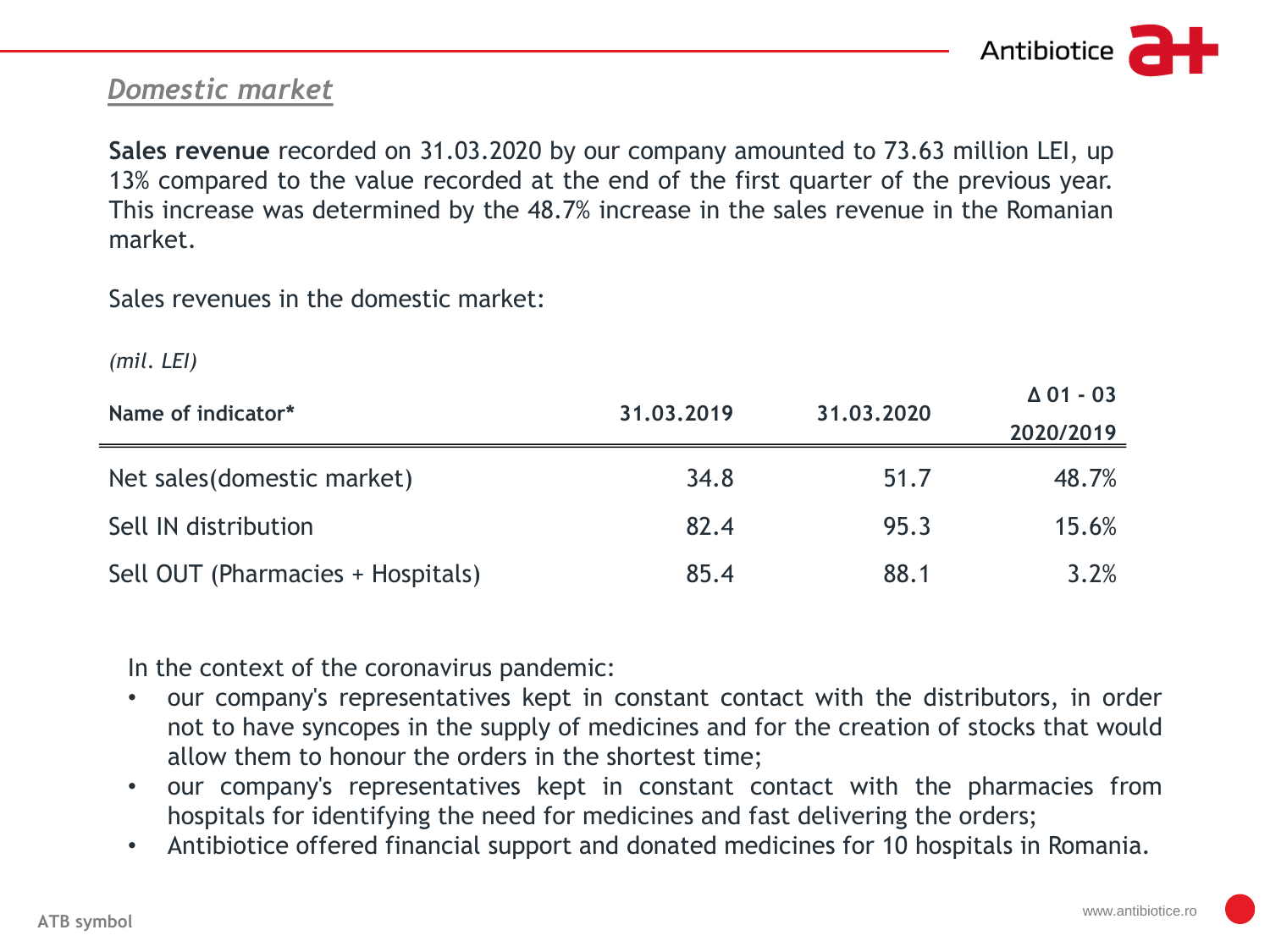Antibiotice

#### *Antibiotice in Q I 2020 in the pharmaceutical market in Romania*



Ranked 1<sup>st</sup> in the relevant market with a value market share of 13.8% at the end of

Leader in terms of quantity to the following dosage forms: ointments (23.3%), suppositories and pessaries (44.2%) and powders for injection (71.1%);

> Leader in the segment of generics & OTCs traded in hospitals, with a 16,5% market share;

> > Ranked 8<sup>th</sup> in the segment of generics & OTCs (with a 3.91%) market share;

> > > Ranked 21st in the total pharmaceutical market (with a 1.83% market share).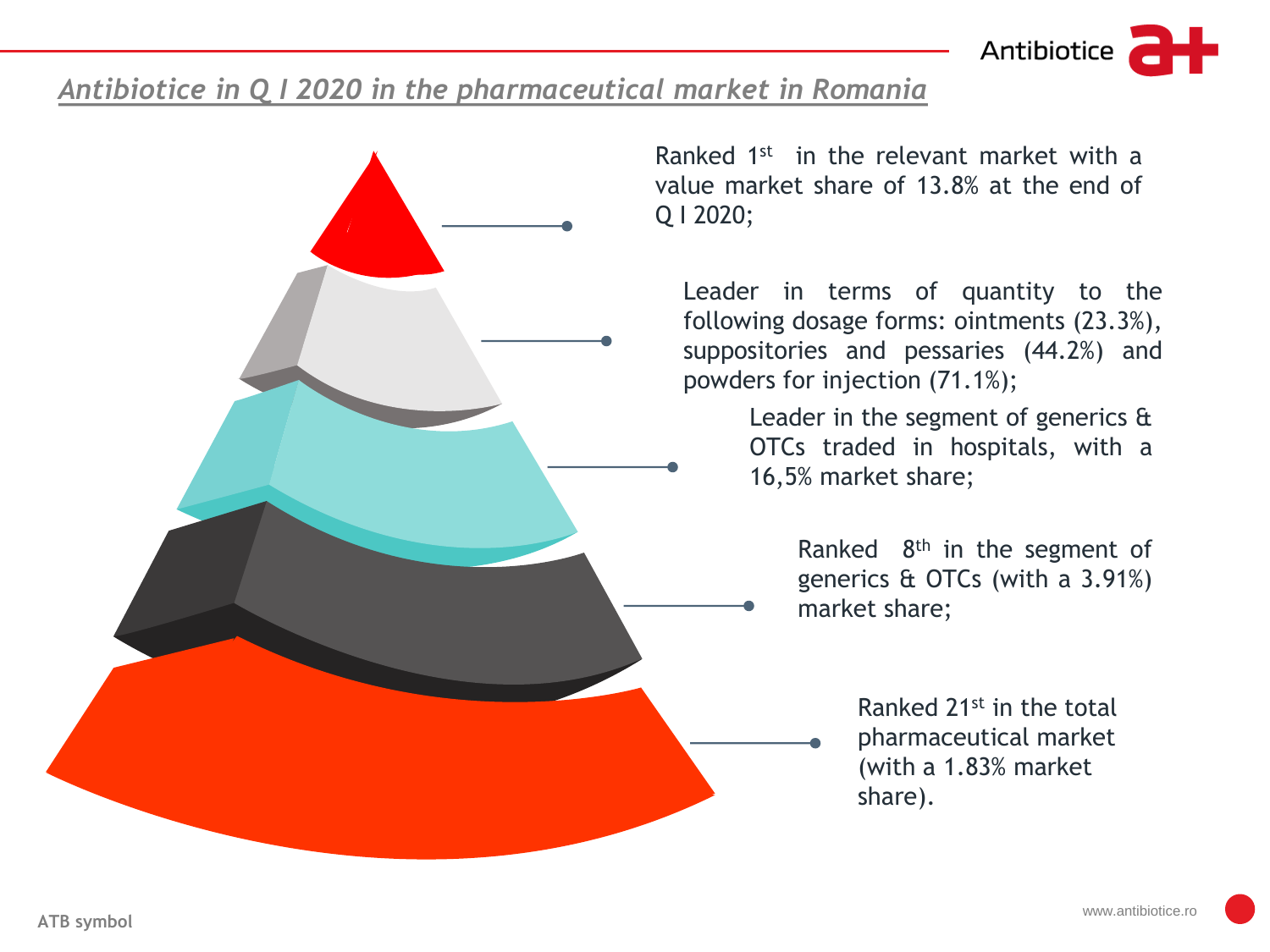

#### *Research & Development*

The Research-Development activity has as its main objective the development of new medicines (topicals, tablets, capsules, sterile products and other new pharmaceutical dosage forms), in accordance with the strategic development directions of the company until 2025.

- ❑ As regards the products under research in 2020, different research stages were completed in the first quarter for 12 projects, as follows:
- three projects for the Sterile Products & Nystatin Division;
- five new projects for the Topicals Division;
- four new projects, of which two food supplements for the Oral Solids Division.
- □ Three products were reauthorized (2 pessaries and 1 ointment) from the portfolio of the Topicals Division and a Notification was submitted to the competent authorities for a new food supplement for immunity.
- ❑ We started the European procedures for registering two products from the antiinfective and cardiovascular classes.



#### CENTER FOR CLINICAL **STUDIES**

Antibiotice has its own Center for Clinical Studies – one of the most modern in Romania. It was founded în 2005, this investment amounting to over 10 million EUR. In the Q1, the Center for Clinical Studies (CSC) started the clinical study for a topical product already approved by the National Bioethics Committee for Medicines and Medical Devices (CNBMDM).

This ongoing project is part of our company's international expansion strategy.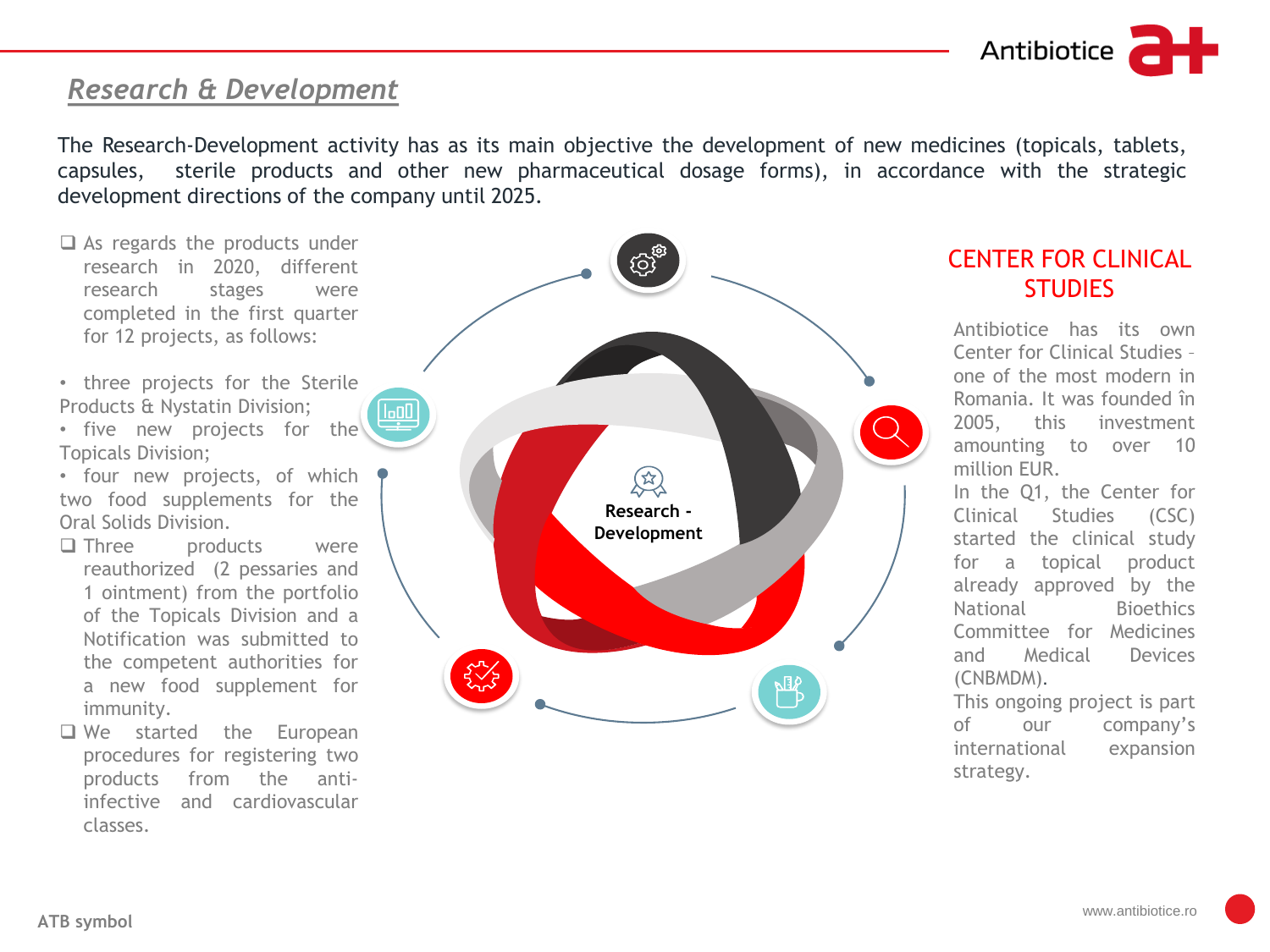

#### Write it here *Antibiotice supports the Romanian medical system*

Our company resumed the production of Paracetamol and Novocalmin® because they have been included in most national guidelines in EU as the first option when initiating the treatment for fever or pain caused by the COVID 19 infection.

Successfully completed steps for manufacturing the hydroxychloroquine-based medicine, an effective medicine for seriously ill patients infected with SARS-CoV-2 virus.

#### **Three types of disinfectants, under authorization:**

- ❖ a hand sanitizer gel formula and
- ❖ two surface disinfectant formulas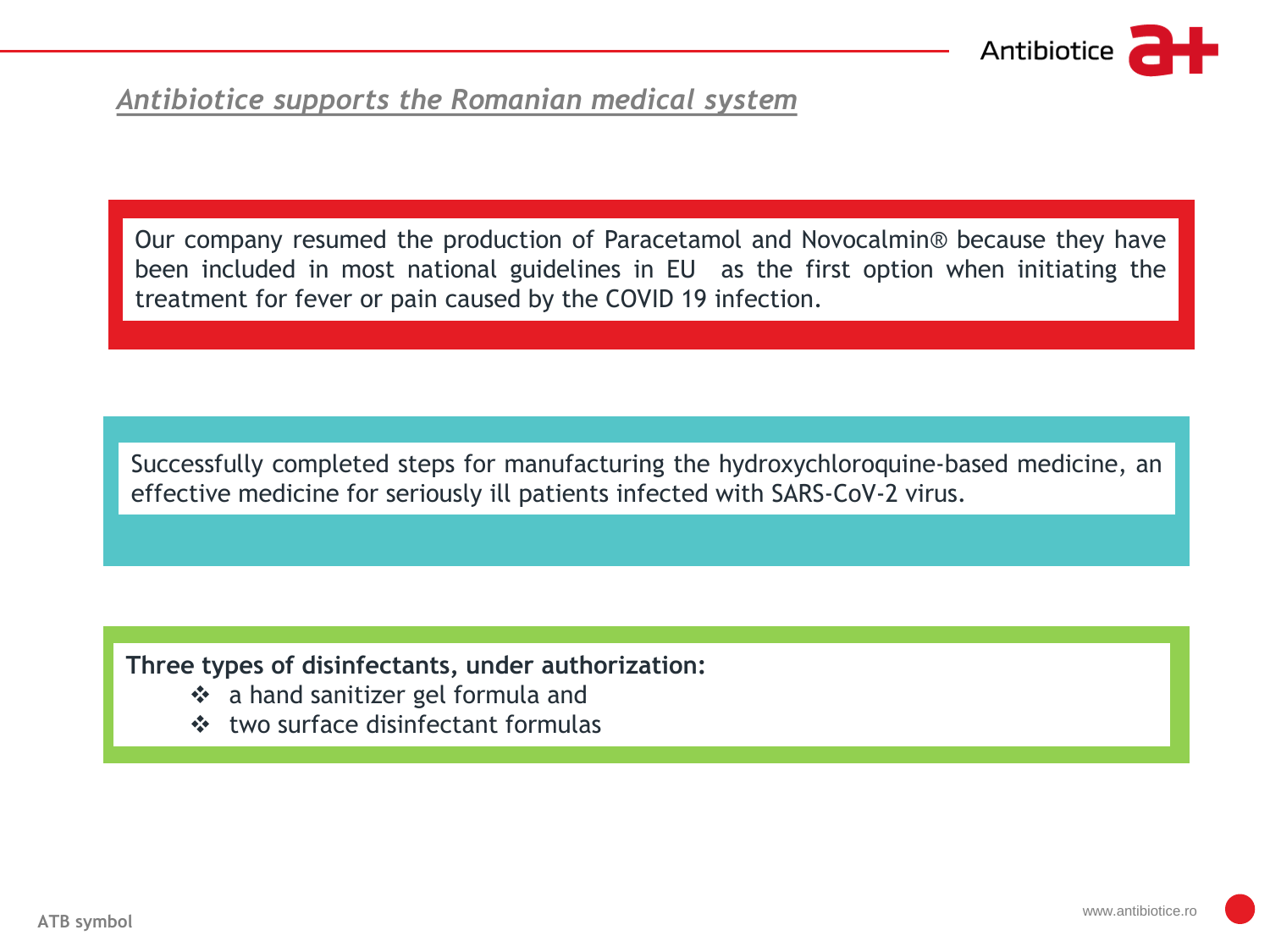

#### *Production of the Antibiotice company*

- **135 million pharmaceutical units** under the form of tablets, capsules, parenteral products, topicals (ointments, creams, gels), suppositories and pessaries;
- 139 thousand BOU active substance (Nystatin)

The total value of production in the first quarter of 2020 amounted to 101.2 million LEI, comparable to that achieved in the same period of 2019.

The production value of Nystatin, active substance and finished products sold in other territories, excluding Romania (27.45% of the total production value) rose by 14.2% compared to that achieved in the first quarter of I 2019.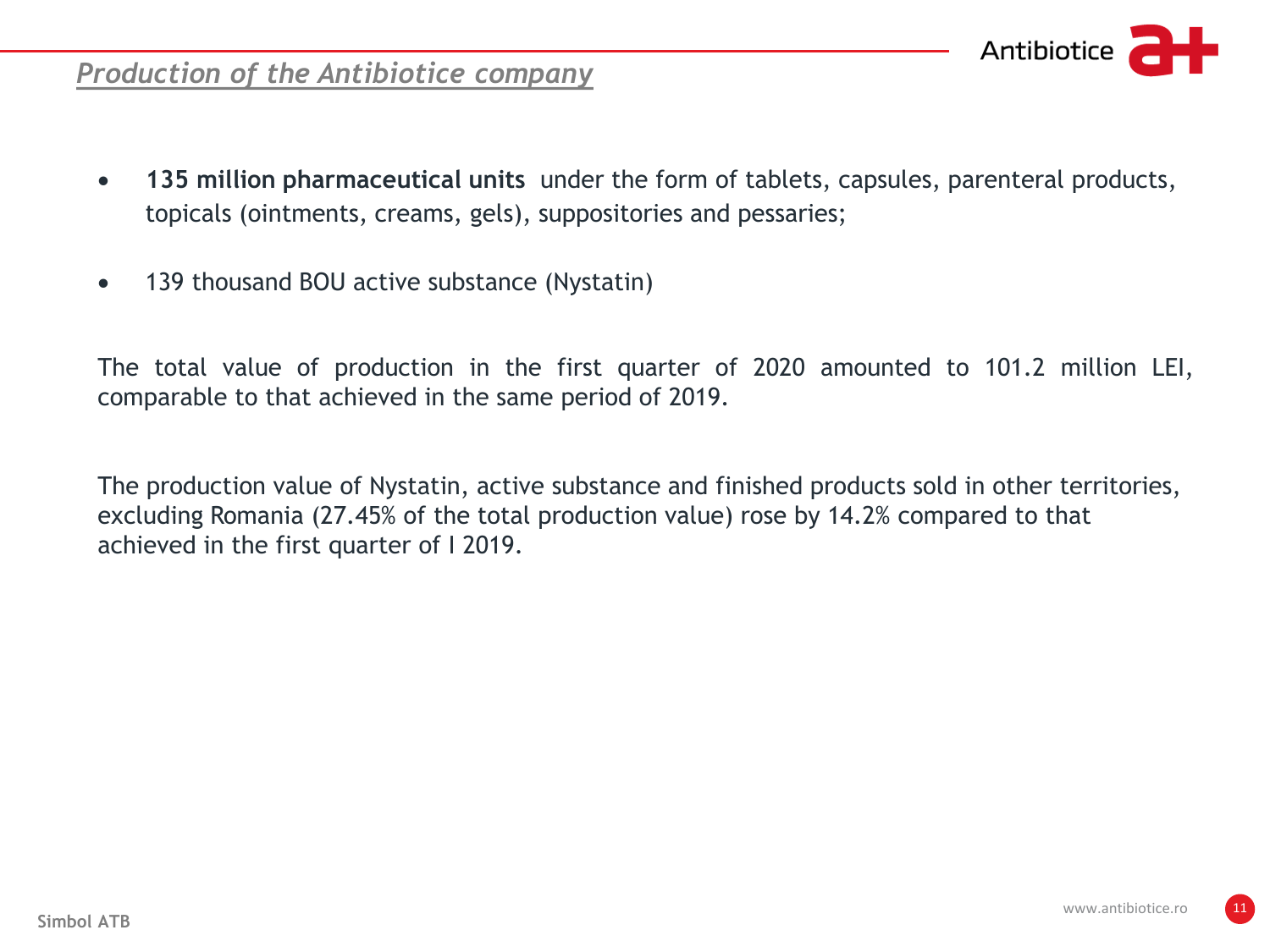#### *Business internationalization*



### Our business develops internationally in 2020 focusing on the following directions:

Nystatin API – to consolidate and maintain the leading position in the world market of the active substance Nystatin

to increase the sales in the territories in which we have representative offices

Nystatin sales increased by 13% compared to the planned level and by 27% compared to the same period of 2019, reaching a value of about 18 million LEI.

With the relaxation of the legislative limitations imposed by the pandemic situation on deliveries outside Romania, the quantities of anti-infectives manufactured for export will significantly increase in the next period (in particular those of the penicillin range, combinations of penicillin, paracetamol). Demand is correlated with the governments' immediate need for medication associated with SARS-CoV2 infections and also for creating medium-term safety stocks.

to expand territorially, the main pillar for a long-term growth focused on:

• developing the product portfolio in the current territories; • accessing new markets in the ASEAN region, EU and Middle East, markets with a recognized consumption potential for anti-infective, dermatological and cardiovascular medication, traditional products for Antibiotice which is highly experienced in producing them.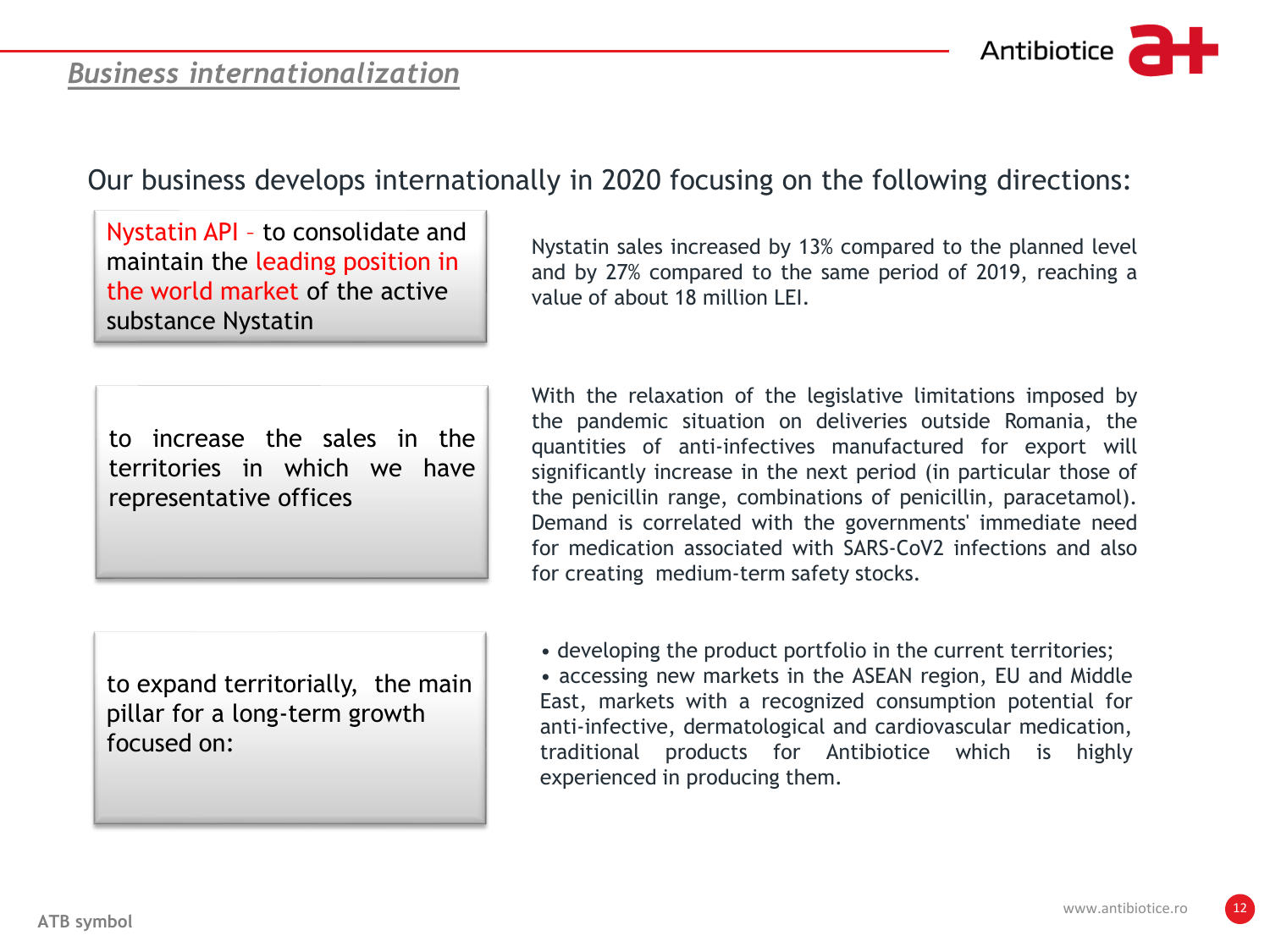

#### *Actions completed in the first quarter of 2020*

- $\mathbb{R}$  is the inter-➢ **Clarithromycin tablets 500 mg**, a new anti-infective product was launched in the Vietnamese market;
	- $\triangleright$  Our specialists conducted a market study and completed the negotiations by establishing a long-term partnership with a local distributor experienced in the retail segment for accessing the Vietnamese market with **3 new dermatological products**;
	- $\triangleright$  We accessed the hospital segment in the Republic of Moldova by winning the tender for **3 antiinfective medicinal products**;
	- ➢ Our company won the tender in Hungary for **Amoxicillin/Clavulanic Acid 1,2 g** sterile powder for injection in the project for accessing new European markets for anti-infective products;
	- $\triangleright$  We started the procedures for upgrading the file and the manufacturing for accessing the US market with **two new anti-infectives for injection (Ampicilina/Sulbactam 1.5 g and 3 g)** starting with June 2020;
	- ➢ We started the registration of two products **(Meropenem sterile powder for injection and Lisinopril tablets)** within the project for the Scandinavian countries;
	- $\triangleright$  A market study was conducted and negotiations were completed for accessing the Slovakia market with **4 anti-infective medicinal products, sterile poder for injection**;
	- $\triangleright$  A market study was conducted and negotiations were completed for accessing the Germany market with **7 anti-infective medicinal products, sterile poder for injection**;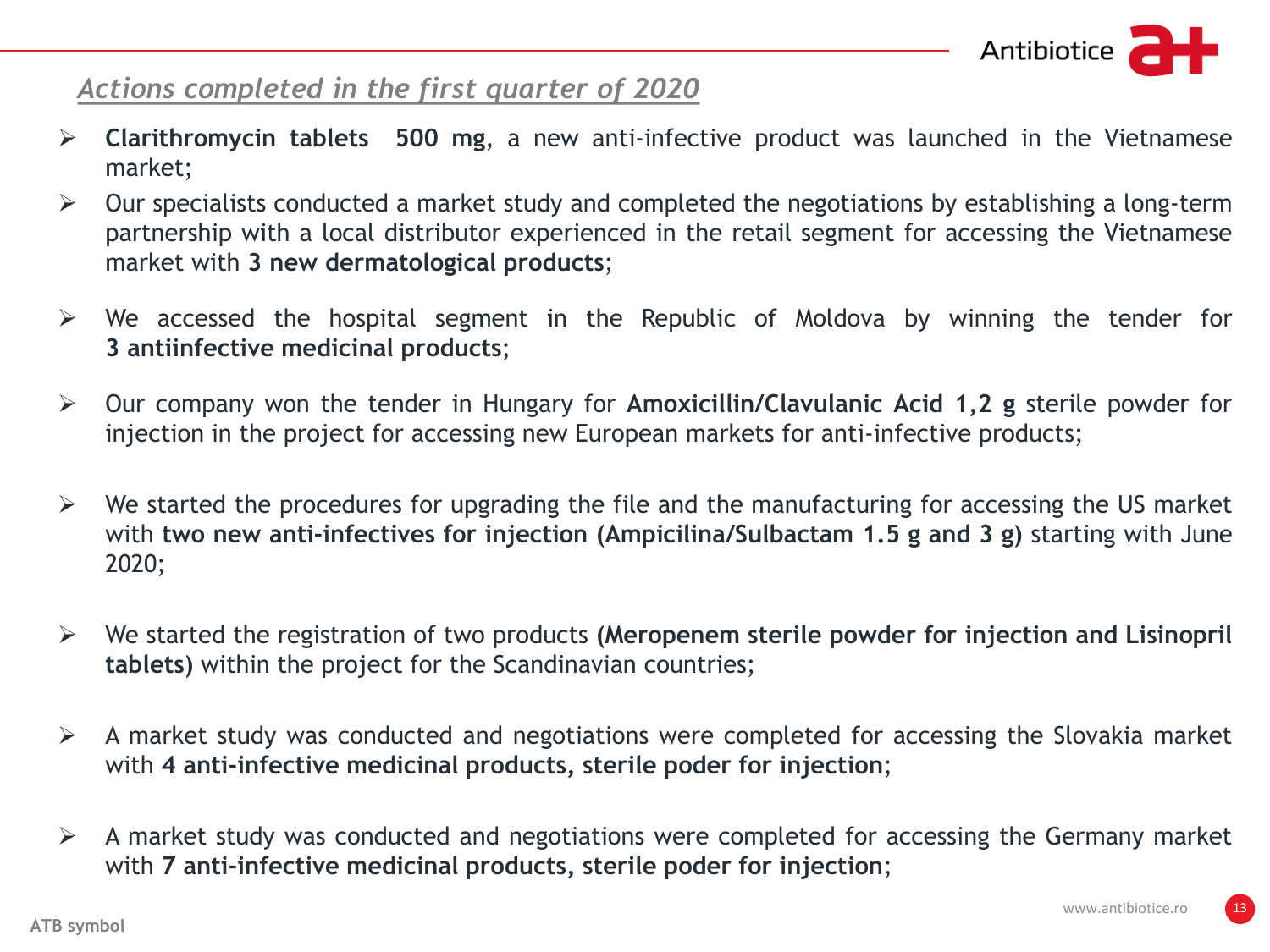

# *Comprehensive income statement*

| Comprehensive income statement (LEI)                                | 31.03.2019     | 31.03.2020     | 2020/2019 |
|---------------------------------------------------------------------|----------------|----------------|-----------|
|                                                                     | 2 <sup>1</sup> | $\overline{3}$ | $4=3/2$   |
| <b>Sales revenue</b>                                                | 65.066.014     | 73.631.604     | 1,13      |
| <b>Other operating revenues</b>                                     | 8.952.087      | 6.716.382      | 0,75      |
| Revenue related to the costs of product<br><b>stocks</b>            | 16.661.315     | 14.301.700     | 0,86      |
| Income from the activity performed by the<br>entity and capitalized | 1.035.011      | 891.777        | 0,86      |
| <b>Expenditure</b><br>materials<br>and<br>on<br>raw<br>consumables  | 33.120.317     | 35.483.832     | 1,07      |
| <b>Staff costs</b>                                                  | 23.718.951     | 23.225.551     | 0,98      |
| <b>Depreciation and amortization expenses</b>                       | 5.159.090      | 5.519.475      | 1,07      |
| <b>Other operating expenses</b>                                     | 24.549.531     | 25.861.137     | 1,05      |
| <b>Operating revenue</b>                                            | 5.166.539      | 5.451.468      | 1,06      |
| <b>Financing costs</b>                                              | $-1.032.744$   | $-1.259.835$   | 1,22      |
| Pre-tax profit                                                      | 4.133.795      | 4.191.633      | 1,01      |
| <b>Current and deferred income tax expenses</b>                     | 864.384        | 111.024        | 0, 13     |
| <b>Profit</b>                                                       | 3.269.411      | 4.080.609      | 1,25      |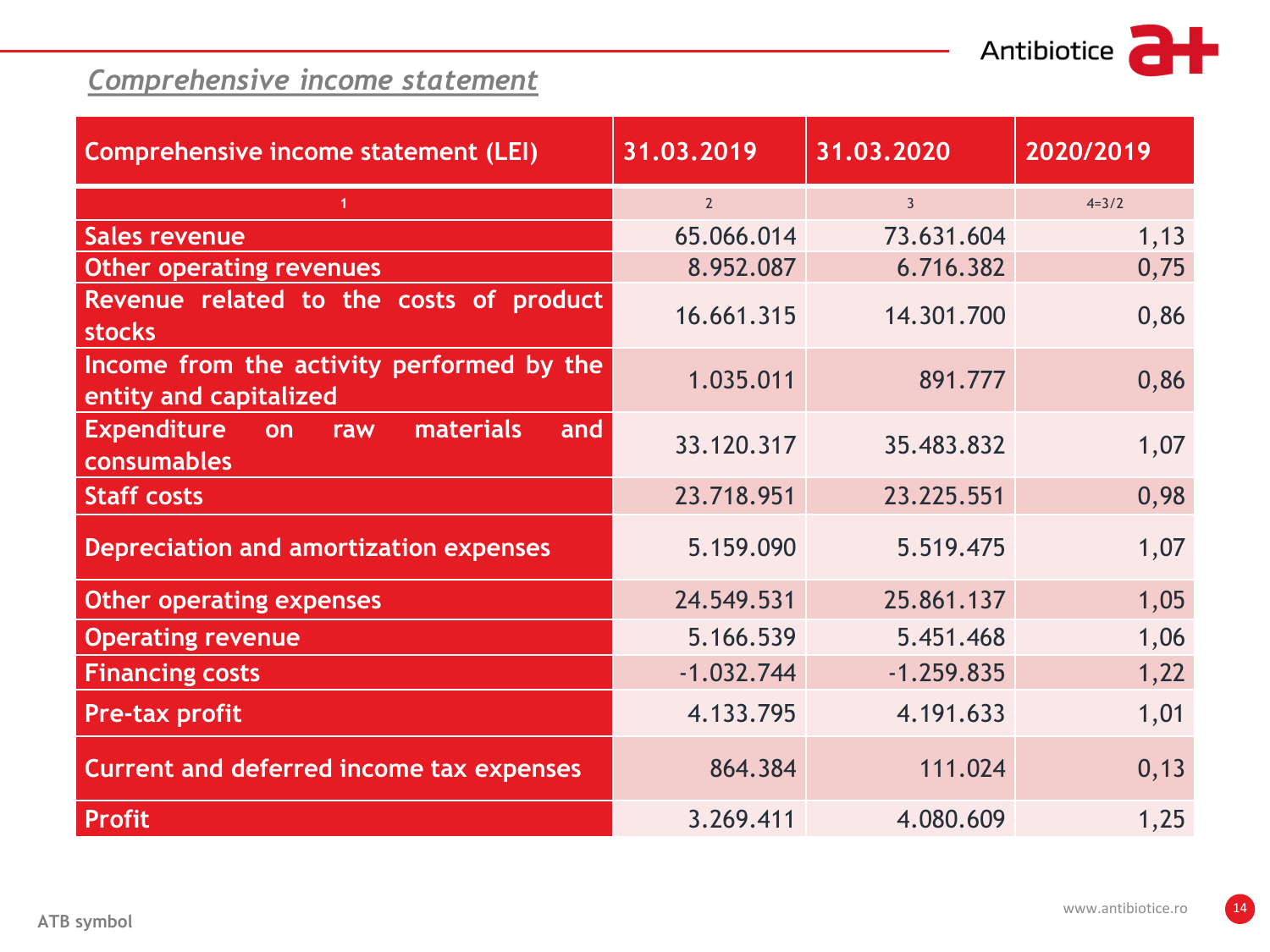| Antibiotice |  |
|-------------|--|
|             |  |

| <b>Statement of financial position</b> |                |                |                            |  |
|----------------------------------------|----------------|----------------|----------------------------|--|
| Patrimonial elements (lei)             | 01.01.2020     | 31.03.2020     | 31.03.2020 /<br>01.01.2020 |  |
|                                        | $\overline{2}$ | $\overline{3}$ | $4 = 3/2$                  |  |
| <b>ASSETS</b>                          |                |                |                            |  |
| <b>FIXED ASSETS</b>                    |                |                |                            |  |
| <b>Tangible fixed assets</b>           | 363.616.611    | 378.105.379    | 1,04                       |  |
| Intangible assets                      | 16.385.709     | 16.426.775     | 1,00                       |  |
| <b>TOTAL FIXED ASSETS</b>              | 380.002.320    | 394.532.154    | 1,04                       |  |
| <b>CURRENT ASSETS</b>                  |                |                |                            |  |
| <b>Stocks</b>                          | 73.975.988     | 86.687.280     | 1,17                       |  |
| <b>Trade and similar receivables</b>   | 338.159.774    | 318.870.854    | 0,94                       |  |
| <b>Cash and cash equivalents</b>       | 1.877.409      | 2.113.181      | 1,13                       |  |
| <b>TOTAL CURRENT ASSETS</b>            | 414.013.171    | 407.671.315    | 0,98                       |  |
| <b>TOTAL ASSETS</b>                    | 794.015.491    | 802.203.469    | 1,01                       |  |
| <b>LIABILITIES</b>                     |                |                |                            |  |
| <b>CURRENT LIABILITIES</b>             |                |                |                            |  |
| <b>Trade and similar debts</b>         | 72.337.840     | 74.066.736     | 1,02                       |  |
|                                        |                |                |                            |  |
| Amounts owed to credit institutions    | 125.875.879    | 121.473.192    | 0,97                       |  |
| Debts from current taxes and fees      | 13.267.396     | 10.112.983     | 0,76                       |  |
| <b>TOTAL CURRENT LIABILITIES</b>       | 211.481.115    | 205.652.911    | 0,97                       |  |
| <b>LONG-TERM LIABILITIES</b>           |                |                |                            |  |
| <b>Investment subsidies</b>            | 3.079.169      | 3.002.597      | 0,98                       |  |
| <b>Deferred tax</b>                    | 25.531.938     | 25.642.962     | 1,00                       |  |
| Amounts owed to credit institutions    | 57.080.354     | 66.981.476     | 1,17                       |  |
| <b>TOTAL LONG-TERM LIABILITIES</b>     | 85.691.461     | 95.627.035     | 1,12                       |  |
|                                        |                |                |                            |  |

**ATB symbol**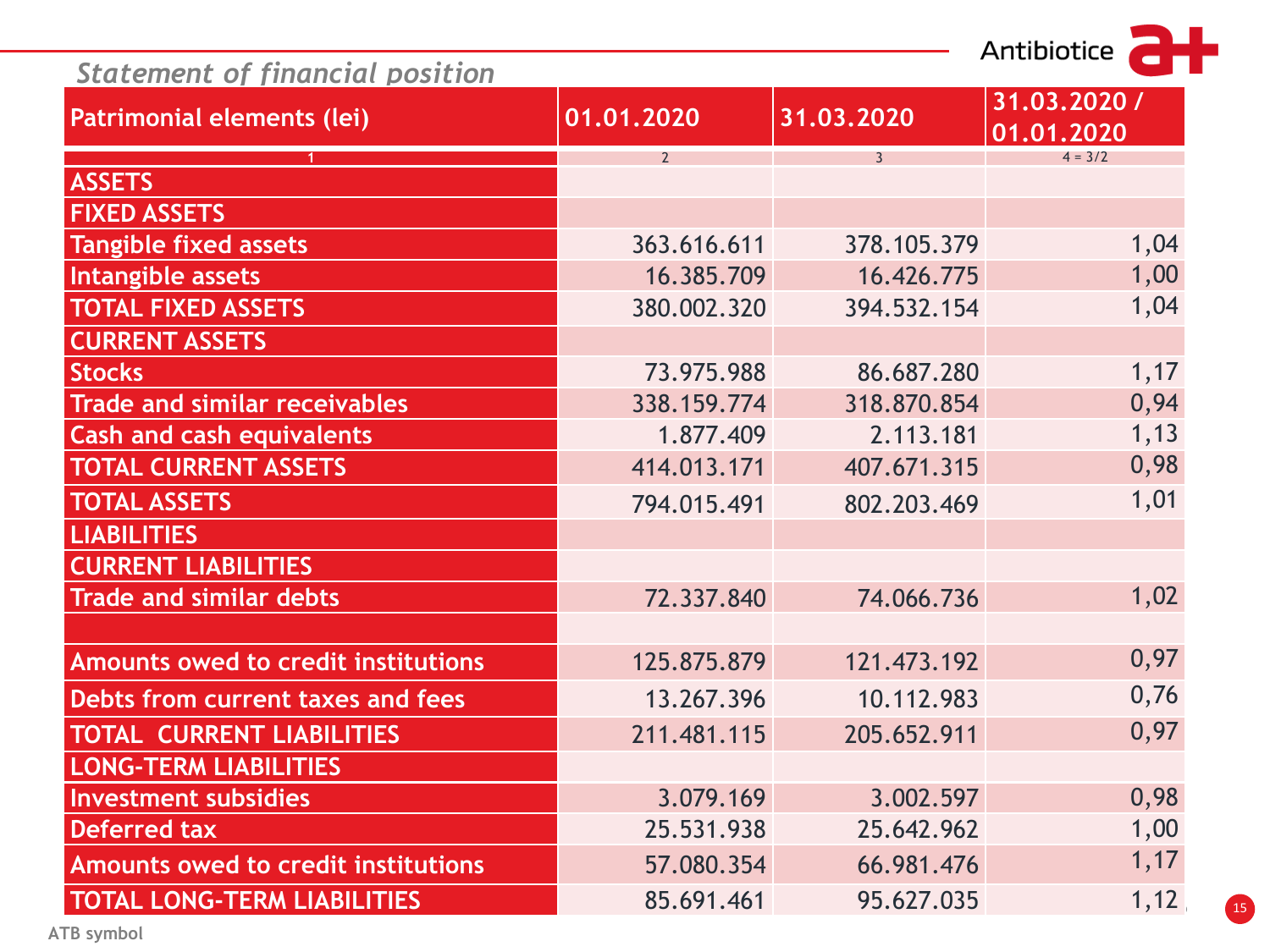# *Statement of financial position*

| <b>TOTAL LIABILITIES</b>            | 297.172.576   | 301.279.946   | 1,01  |
|-------------------------------------|---------------|---------------|-------|
| <b>Share capital and reserves</b>   |               |               |       |
| <b>Share capital</b>                | 264.835.156   | 264.835.156   | 1,00  |
| <b>Revaluation reserves</b>         | 50.804.319    | 50.151.664    | 0,99  |
| <b>Legal reserves</b>               | 13.426.761    | 13.426.761    | 1,00  |
| <b>Other reserves</b>               | 200.655.367   | 200.655.367   | 1,00  |
| <b>Retained earnings</b>            | $-56.432.683$ | $-32.226.034$ | 0,57  |
| <b>Distribution of profit</b>       | $-7.269.283$  | $\bf{0}$      | 0,00  |
| <b>Current result</b>               | 30.823.278    | 4.080.609     | 0, 13 |
| <b>TOTAL EQUITY</b>                 | 496.842.915   | 500.923.523   | 1,01  |
| <b>TOTAL EQUITY AND LIABILITIES</b> | 794.015.491   | 802.203.469   | 1,01  |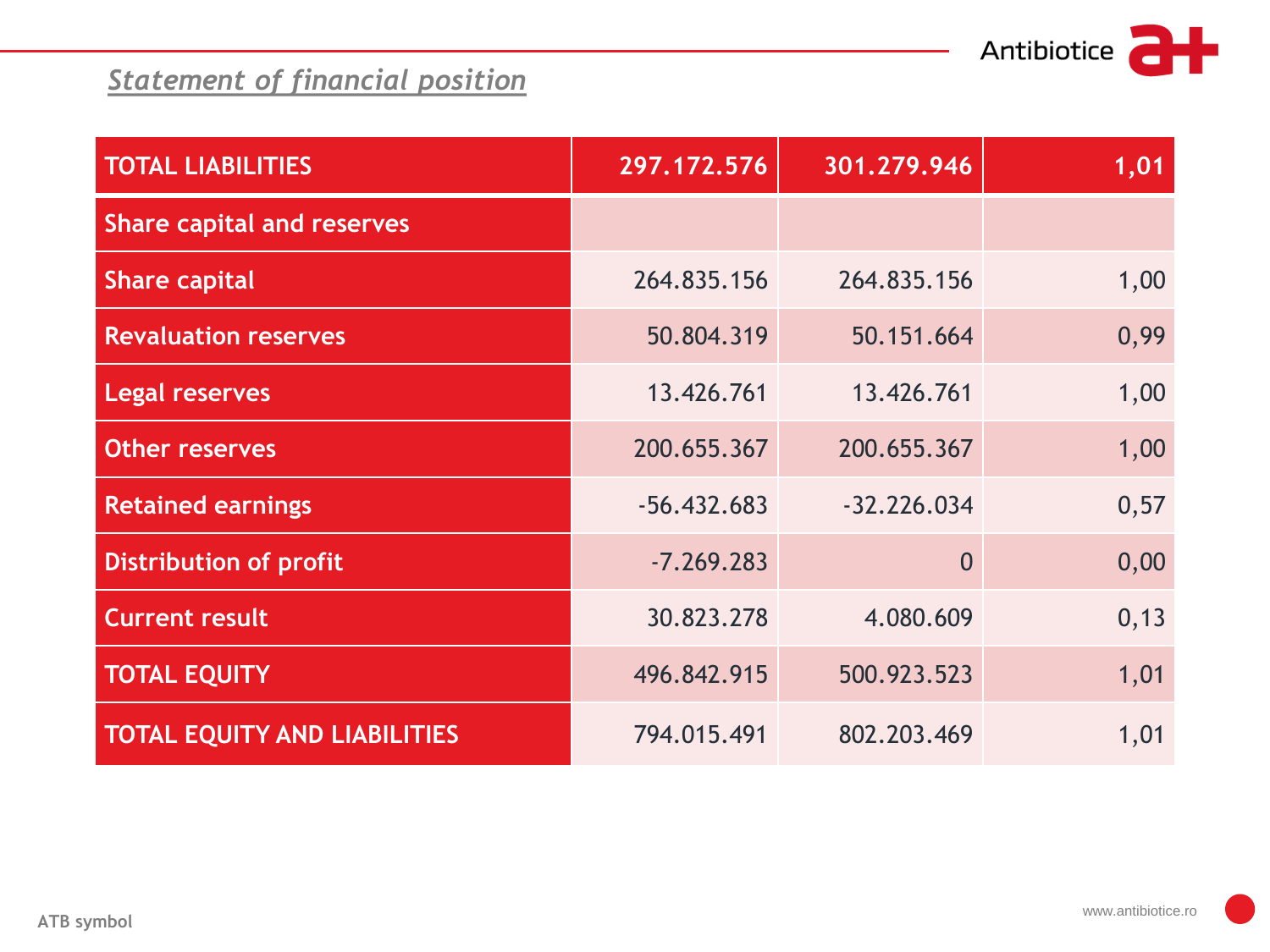

Planned 2020: 23.74 mil. LEI

#### Write it here *Investment breakdown*



**Investment**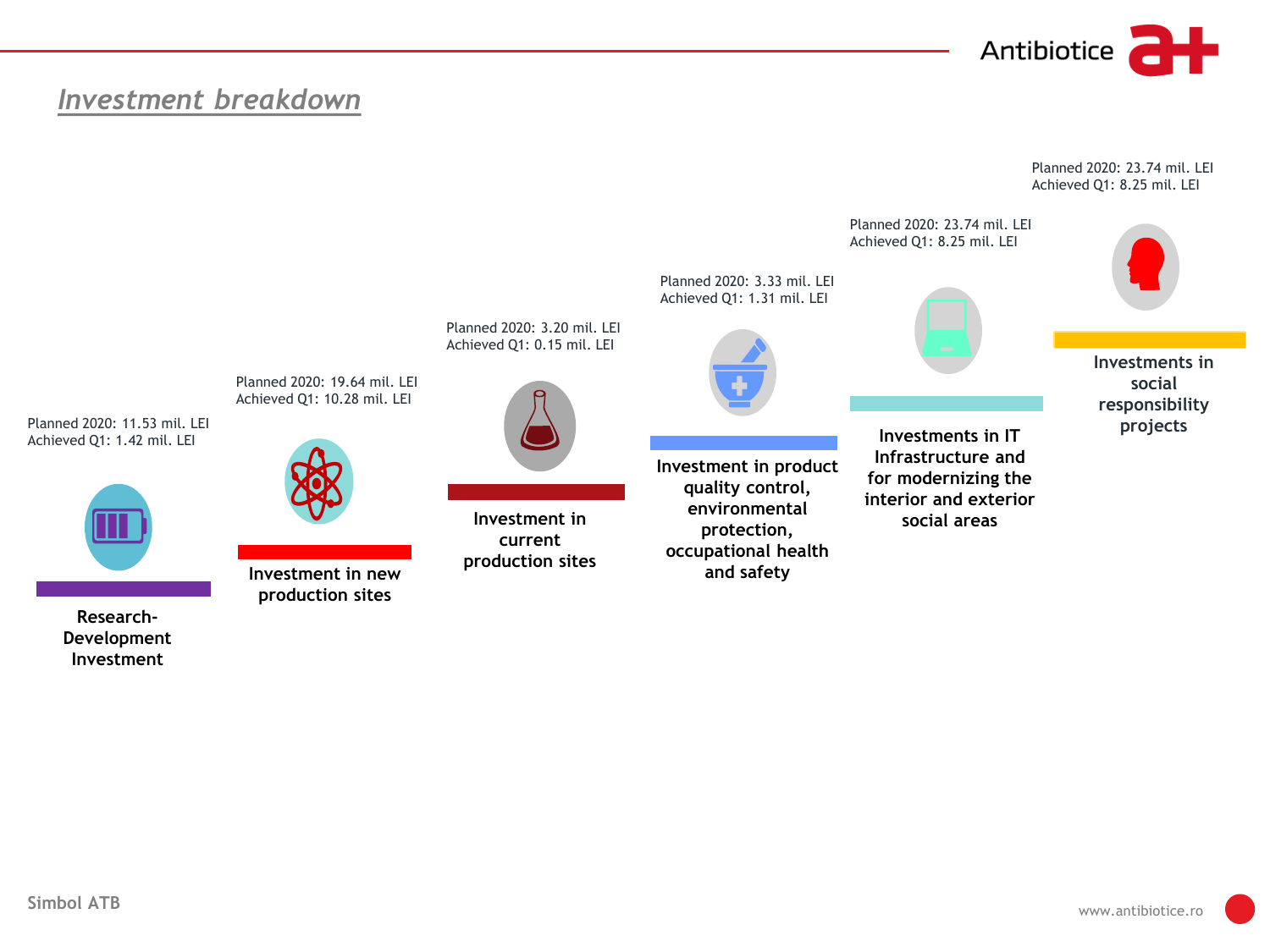Antibiotice

# <u>Measures Against the COVID-19 outbreak</u>

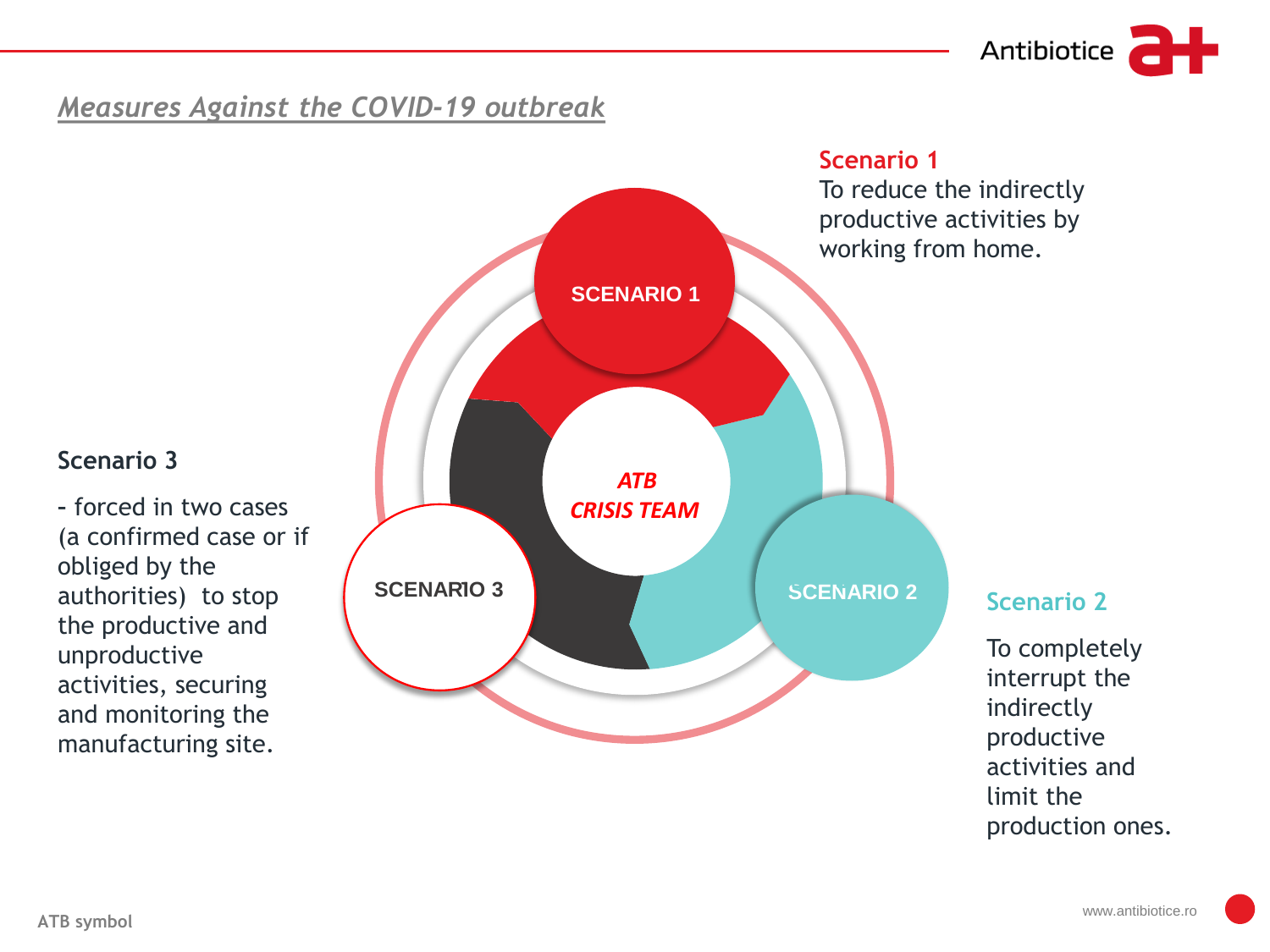Antibiotice

#### *The first measures taken to protect the health of our employees:*

- Write it here installation of disinfectant dispensers and disinfectant rubber mats at each workplace and at all the main entrances;
	- providing employees with the necessary sanitary and protective materials on a daily basis: masks, gloves, hand and surface disinfectants, etc.;
	- performing daily medical examinations by our own medical staff (3 doctors and 5 nurses) and isolating at home the employees with respiratory diseases;
	- periodic disinfection of traffic contact surfaces (doors, handles, taps, railings, etc.) and company buses;
	- cancellation of domestic events and business trips in the country and abroad;
	- limiting to the maximum the access of visitors in the company;
	- rigorous monitoring of freight transport coming from the country and from abroad, access being allowed only after disinfection of the vehicle and after checking the clinical condition of drivers according to established procedures;
	- constant information of employees (email, social media, displayed at workplaces / in buses) on the increase of hygiene measures and the daily situation on the platform;
	- introducing work at home for employees who were able to do so;
	- daily disinfection of employee transport buses and common areas, by nebulization;
	- medical examinations among employees, imposing distances at the entrance to the factory and at workplaces (1.5 - 2 meters);
	- wearing a mask and gloves, from the moment of boarding the transport buses and later at work, have became mandatory.

#### *Isolation Center a+ for our own employees and collaborators*

The Isolation Center a+ has 4 rooms with 8 beds, it is properly equipped (with disinfectants and cleaning materials, first-line medicines to treat respiratory diseases, personal protective equipment, as well as hygiene materials). The light forms of the current disease can be treated here.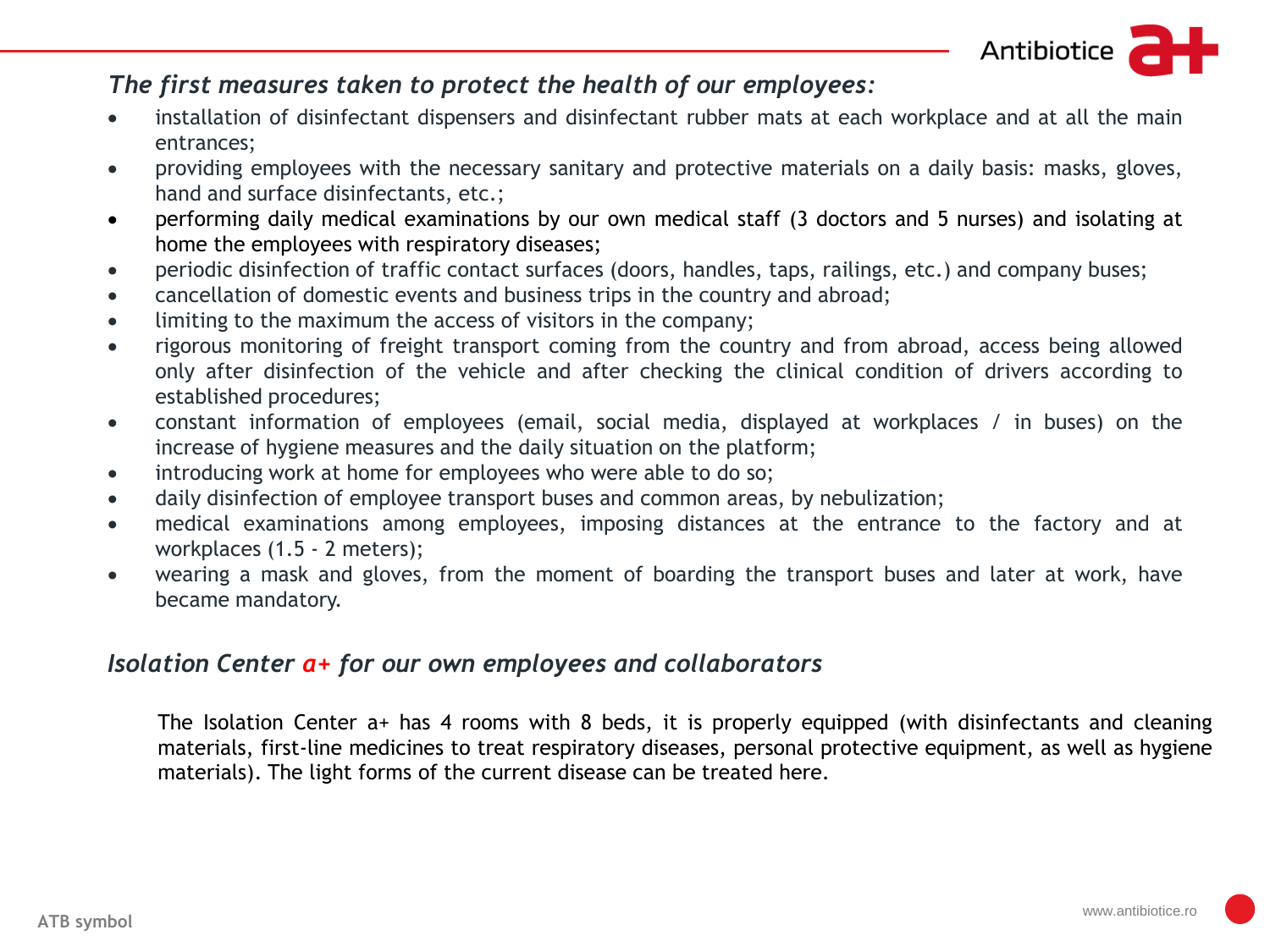

# **Conclusions Antibiotice in the first quarter of 2020:**

- ❖ Sales revenue increased by 13% compared to the value recorded in the same period of the previous year;
- ❖ Operating profit up 6%, compared to the value recorded in the same period of the previous year;
- ❖ Our company supports the public health system by adapting the product portfolio and manufacturing programs, as well as by ensuring the continuity of deliveries;
- ❖ Our company has been protecting the health and safety of employees at work by implementing measures to prevent the spread of SARS-CoV-2 virus.